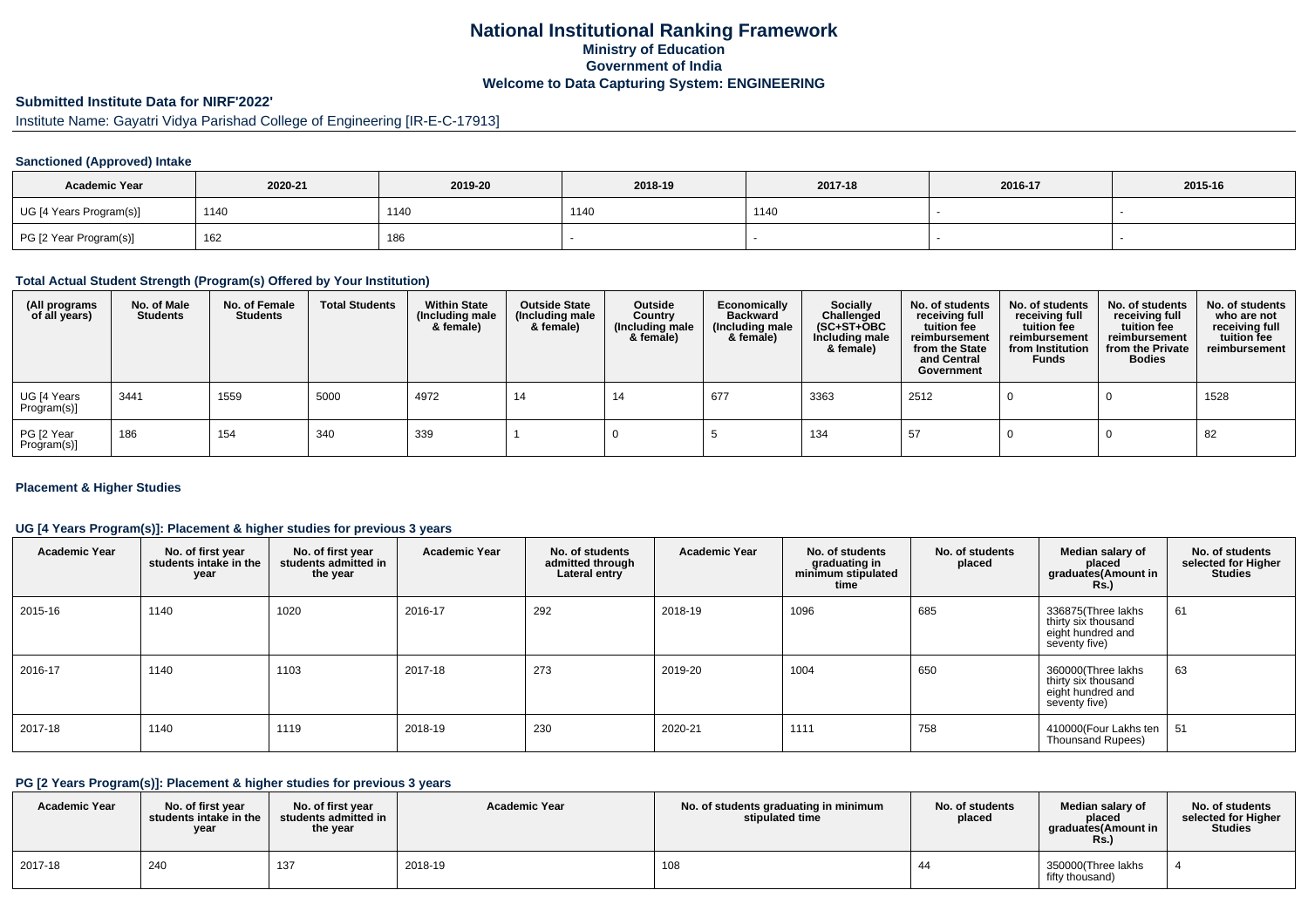| 2018-19 | 222 | $\overline{10}$<br>13t  | 2019-20 | ு | 360000(Three lakhs<br>sixty thousand)      |  |
|---------|-----|-------------------------|---------|---|--------------------------------------------|--|
| 2019-20 | 186 | $\overline{A}$<br>1 U Z | 2020-21 |   | 410000(Four Lakhs ten<br>Thounsand Rupees) |  |

#### **Ph.D Student Details**

| Ph.D (Student pursuing doctoral program till 2020-21 Students admitted in the academic year 2020-21 should not be entered here.) |         |                       |         |  |  |
|----------------------------------------------------------------------------------------------------------------------------------|---------|-----------------------|---------|--|--|
|                                                                                                                                  |         | <b>Total Students</b> |         |  |  |
| Full Time                                                                                                                        |         |                       |         |  |  |
| Part Time                                                                                                                        |         | 81                    |         |  |  |
| No. of Ph.D students graduated (including Integrated Ph.D)                                                                       |         |                       |         |  |  |
|                                                                                                                                  | 2020-21 | 2019-20               | 2018-19 |  |  |
| Full Time                                                                                                                        |         |                       |         |  |  |
| Part Time                                                                                                                        |         |                       |         |  |  |

# **Financial Resources: Utilised Amount for the Capital expenditure for previous 3 years**

| <b>Academic Year</b>                                                                                                                                                                      | 2020-21                                                                            | 2019-20                                                                                              | 2018-19                                                                                      |
|-------------------------------------------------------------------------------------------------------------------------------------------------------------------------------------------|------------------------------------------------------------------------------------|------------------------------------------------------------------------------------------------------|----------------------------------------------------------------------------------------------|
|                                                                                                                                                                                           | <b>Utilised Amount</b>                                                             | <b>Utilised Amount</b>                                                                               | <b>Utilised Amount</b>                                                                       |
|                                                                                                                                                                                           |                                                                                    | Annual Capital Expenditure on Academic Activities and Resources (excluding expenditure on buildings) |                                                                                              |
| Library (Books, Journals and e-Resources only)                                                                                                                                            | 11035456 (ONE CRORE TEN LAKHS THIRTY FIVE<br>THOUSAND FOUR HUNDREND AND FIFTY SIX) | 8641491 (EIGHTY SIX LAKHS FORTY ONE THOUSAND<br>FOUR NINETY ONE)                                     | 8451114 (EIGHTY FOUR LAKHS FIFTY ONE THOUSAND<br>ONE HUNDRED AND FOURTEEN)                   |
| New Equipment and software for Laboratories                                                                                                                                               | 5056935 (FIFTY LAKHS FIFTY SIX THOUSAND NINE<br>HUNDREND AND THRITY FIVE)          | 32404803 (THREE CRORES TWENTY FOUR LAKHS FOUR<br>THOUSAND EIGHT HUNDRED AND THREE)                   | 34217129 (THREE CRORES FORTY TWO LAKHS<br>SEVENTEEN THOUSAND ONE HUNDRED AND TWENTY<br>NINE) |
| <b>Engineering Workshops</b>                                                                                                                                                              | 3027431 (THIRTY LAKHS TWENTY SEVEN THOUSAND<br>FOUR HUNDREND THIRTYONE)            | 5957241 (FIFTY NINE LAKHS FIFTY SEVEN THOUSAND<br>TWO HUNDRED AND FORTY ONE)                         | 5364781 (FIFTY THREE LAKHS SIXTY FOUR THOUSAND<br>SEVEN HUNDRED AND EIGHTY ONE)              |
| Other expenditure on creation of Capital Assets (For setting up<br>classrooms, seminar hall, conference hall, library, Lab, Engg<br>workshops excluding expenditure on Land and Building) | 19039013 (ONE CRORE NINTY LAKHS THIRTY NINE<br>THOUSAND THIRTEEN)                  | 14390708 (ONE CRORE FORTY THREE LAKHS NINETY<br>THOUSAND SEVEN HUNDREND AND EIGHT)                   | 12934360 (ONE CRORE TWENTY NINE LAKHS THIRTY<br>FOUR THOUSAND THREE HUNDRED AND SIXTY)       |

## **Financial Resources: Utilised Amount for the Operational expenditure for previous 3 years**

| <b>Academic Year</b>                                                                                                                                                                            | 2020-21                                                                                       | 2019-20                                                                                             | 2018-19                                                                                                |  |  |  |  |
|-------------------------------------------------------------------------------------------------------------------------------------------------------------------------------------------------|-----------------------------------------------------------------------------------------------|-----------------------------------------------------------------------------------------------------|--------------------------------------------------------------------------------------------------------|--|--|--|--|
|                                                                                                                                                                                                 | <b>Utilised Amount</b>                                                                        | <b>Utilised Amount</b>                                                                              | <b>Utilised Amount</b>                                                                                 |  |  |  |  |
| <b>Annual Operational Expenditure</b>                                                                                                                                                           |                                                                                               |                                                                                                     |                                                                                                        |  |  |  |  |
| Salaries (Teaching and Non Teaching staff)                                                                                                                                                      | 265030851 (TWENTY SIX CRORES FIFTY LAKHS THIRTY<br>THOUSAND EIGHT HUNDRED AND FIFTY ONE)      | 300086195 (THIRTY CRORES EIGHTY SIX THOUSAND ONE<br>HUNDRED AND NINETY FIVE)                        | 265385991 (TWENTY SIX CRORES FIFTY THREE LAKHS<br>EIGHTY FIVE THOUSAND NINE HUNDRED AND NINETY<br>ONE) |  |  |  |  |
| Maintenance of Academic Infrastructure or consumables and<br>other running expenditures (excluding maintenance of hostels<br>and allied services, rent of the building, depreciation cost, etc) | 42986876 (FOUR CRORES TWENTY NINE LAKHS EIGHTY<br>SIX THOUSAND EIGHT HUNDRED AND SEVENTY SIX) | 113494138 (ELEVEN CRORES THIRTY FOUR LAKHS<br>NINETY FOUR THOUSAND ONE HUNDRED AND THIRTY<br>EIGHT) | 150808414 (FIFTEEN CRORES EIGHT LAKHS EIGHT<br>THOUSAND FOUR HUNDRED AND FOURTEEN)                     |  |  |  |  |
| Seminars/Conferences/Workshops                                                                                                                                                                  | 2013000 (TWENTY LAKHS THIRTEEN THOUSAND)                                                      | 2501000 (TWENTY FIVE LAKHS ONE THOUSAND)                                                            | 2838000 (TWENTY EIGHT LAKHS THIRTY EIGHT<br>THOUSAND)                                                  |  |  |  |  |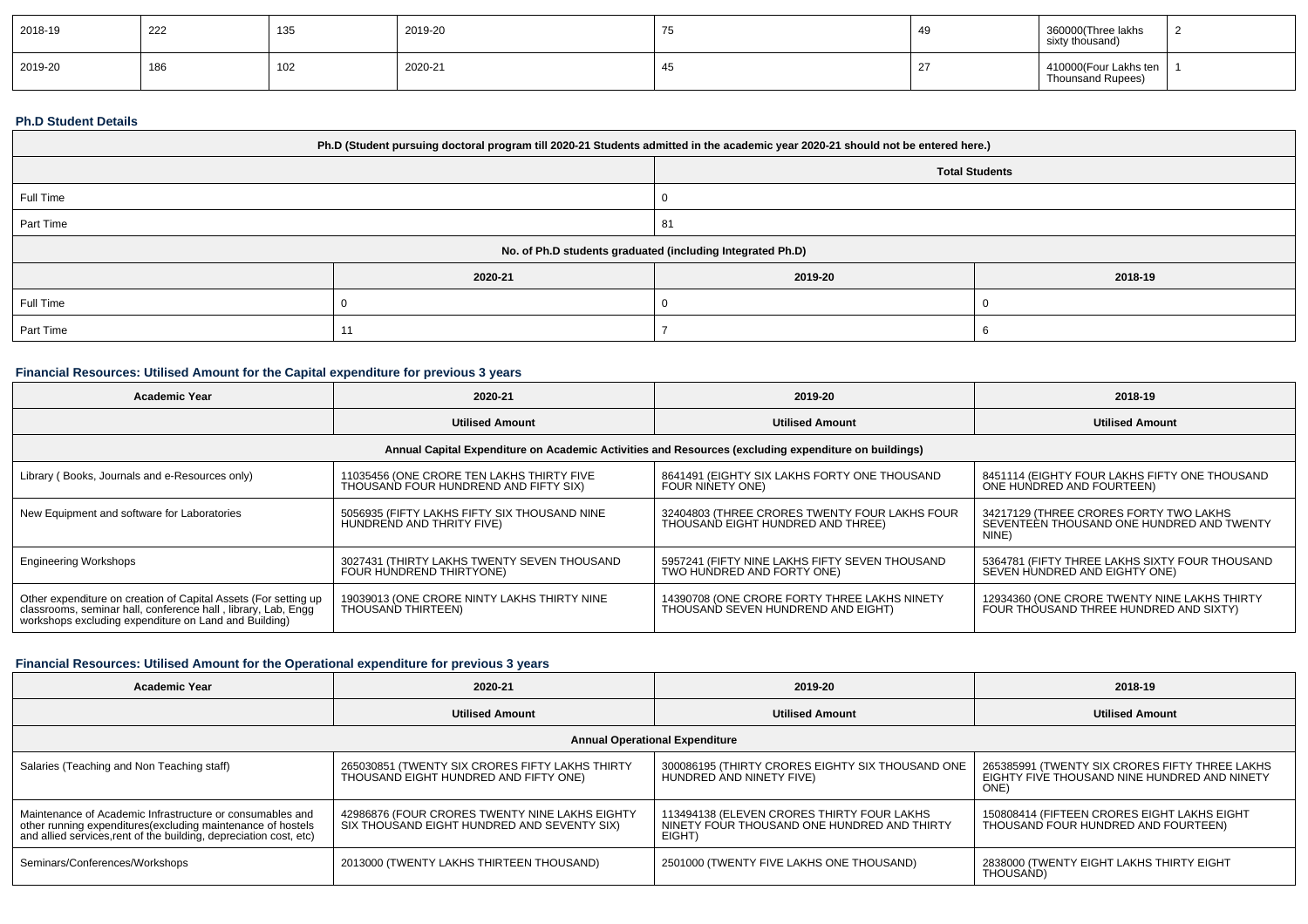| Calendar year            | 2020 | 2019 | 2018 |
|--------------------------|------|------|------|
| No. of Patents Published |      |      |      |
| No. of Patents Granted   |      |      |      |

## **Sponsored Research Details**

| <b>Financial Year</b>                    | 2020-21                                                            | 2019-20                                                                               | 2018-19                                                        |
|------------------------------------------|--------------------------------------------------------------------|---------------------------------------------------------------------------------------|----------------------------------------------------------------|
| Total no. of Sponsored Projects          |                                                                    |                                                                                       |                                                                |
| Total no. of Funding Agencies            |                                                                    |                                                                                       |                                                                |
| Total Amount Received (Amount in Rupees) | 3437480                                                            | 23335264                                                                              | 15403605                                                       |
| Amount Received in Words                 | Thirty Four Lakhs Thirty Seven Thousand Four Hundred and<br>Eighty | Two crores thirty three lakhs thirty five thousand two hundred<br>and sixty four only | One crore fifty four lakhs three thousand six hundred and five |

# **Consultancy Project Details**

| <b>Financial Year</b>                    | 2020-21                                               | 2019-20                                     | 2018-19                                                                 |
|------------------------------------------|-------------------------------------------------------|---------------------------------------------|-------------------------------------------------------------------------|
| Total no. of Consultancy Projects        |                                                       |                                             |                                                                         |
| Total no. of Client Organizations        |                                                       |                                             | -10                                                                     |
| Total Amount Received (Amount in Rupees) | 2016852                                               | 999100                                      | 3734829                                                                 |
| Amount Received in Words                 | Twenty Lakhs Sixteen Thousand Eight Hundred Fifty Two | Nine lakhs ninety nine thousand one hundred | Thirty seven lakhs thirty four thousan eight hundred and twenty<br>nıne |

# **PCS Facilities: Facilities of physically challenged students**

| 1. Do your institution buildings have Lifts/Ramps?                                                                                                         | Yes, more than 80% of the buildings |
|------------------------------------------------------------------------------------------------------------------------------------------------------------|-------------------------------------|
| 2. Do your institution have provision for walking aids, including wheelchairs and transportation from one building to another for<br>handicapped students? | Yes                                 |
| 3. Do your institution buildings have specially designed toilets for handicapped students?                                                                 | Yes, more than 80% of the buildings |

# **Faculty Details**

| Srno | Name                          | Age | Designation                | Gender | Qualification | <b>Experience (In</b><br><b>Months</b> ) | <b>Currently working</b><br>with institution? | <b>Joining Date</b> | <b>Leaving Date</b> | <b>Association type</b> |
|------|-------------------------------|-----|----------------------------|--------|---------------|------------------------------------------|-----------------------------------------------|---------------------|---------------------|-------------------------|
|      | Ravi Shankar S                | 46  | Associate Professor        | Male   | Ph.D          | 270                                      | Yes                                           | 01-07-2011          | $- -$               | Regular                 |
| 2    | Y V Ramanjaneyulu             | 34  | <b>Assistant Professor</b> | Male   | M.Tech        | 108                                      | Yes                                           | 19-07-2011          | $\sim$              | Regular                 |
| 3    | J Vasundhara Devi             | 57  | Professor                  | Female | Ph.D          | 312                                      | Yes                                           | 09-04-2007          | $- -$               | Regular                 |
| 4    | Sita Kumari Ch                | 45  | <b>Assistant Professor</b> | Female | Ph.D          | 215                                      | No                                            | 25-06-2011          | 01-04-2021          | Regular                 |
| 5    | P TEJESWARA<br><b>RAO</b>     | 32  | <b>Assistant Professor</b> | Male   | M.Tech        | 65                                       | No                                            | 08-08-2015          | 25-07-2020          | Regular                 |
| 6    | KOLLI<br>JAGADEESWARAR<br>AO. | 32  | <b>Assistant Professor</b> | Male   | M.E.          | 88                                       | Yes                                           | 17-11-2016          | $- -$               | Regular                 |

**IPR**

۰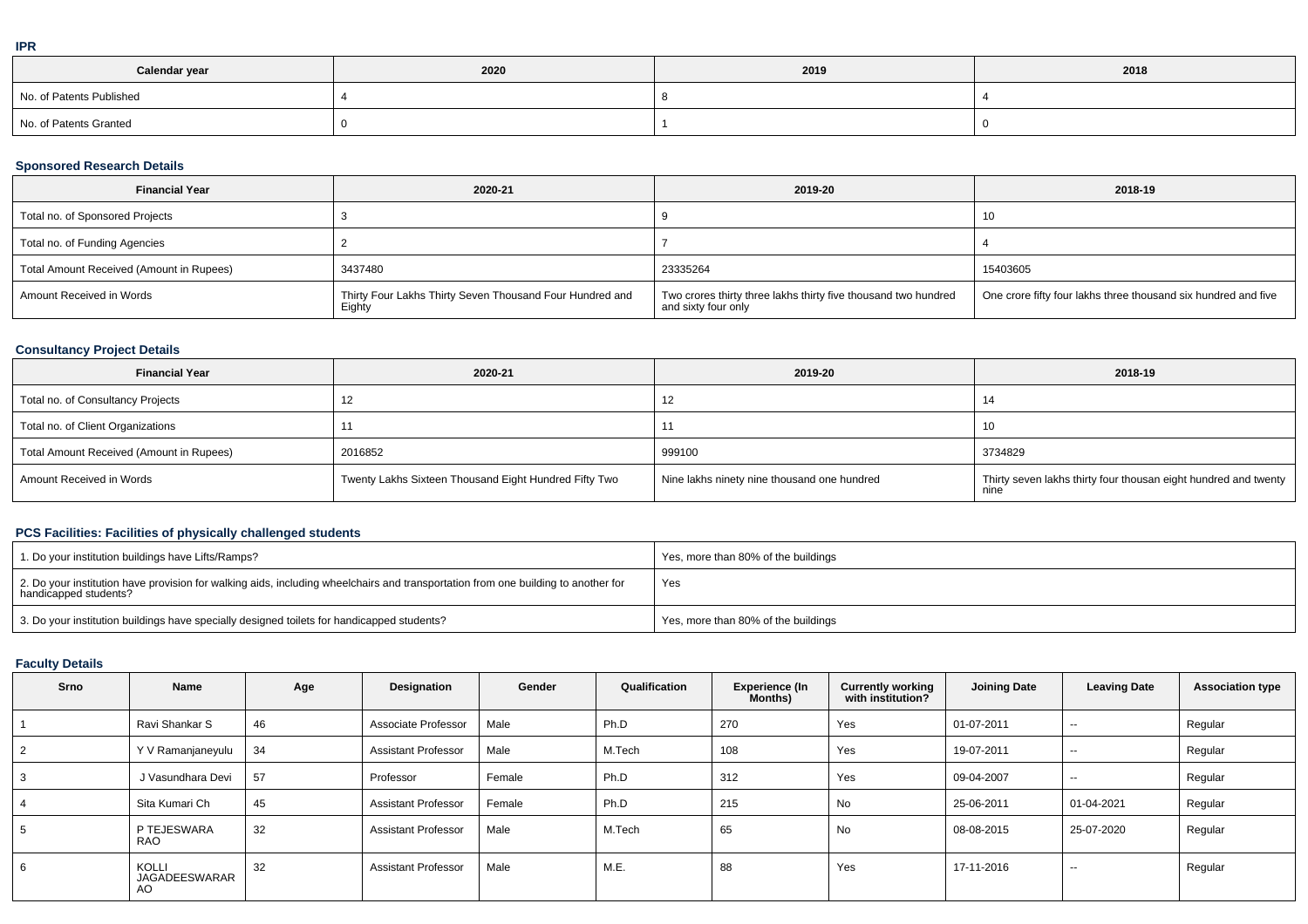| $\overline{7}$ | S M K Chaitanya        | 37 | <b>Assistant Professor</b> | Male   | Ph.D        | 170 | Yes | 21-06-2012 | $\overline{\phantom{a}}$ | Regular |
|----------------|------------------------|----|----------------------------|--------|-------------|-----|-----|------------|--------------------------|---------|
| 8              | U DIVYA SREE           | 29 | <b>Assistant Professor</b> | Female | M.Tech      | 72  | Yes | 03-08-2015 | ⊶.                       | Regular |
| 9              | M Rama Rajeswari       | 51 | <b>Assistant Professor</b> | Female | Ph.D        | 194 | Yes | 14-09-2009 | -−                       | Regular |
| 10             | T S Vamsi krishna      | 33 | <b>Assistant Professor</b> | Male   | M.Tech      | 115 | Yes | 28-02-2013 | $\overline{\phantom{a}}$ | Regular |
| 11             | K Ravi Kumar           | 41 | <b>Assistant Professor</b> | Male   | M.Tech      | 139 | Yes | 18-06-2010 | --                       | Regular |
| 12             | CH SOWJANYA            | 33 | <b>Assistant Professor</b> | Female | M.A         | 137 | Yes | 07-09-2015 | --                       | Regular |
| 13             | P MALLESWARI           | 33 | <b>Assistant Professor</b> | Female | M.Tech      | 114 | Yes | 03-08-2015 | $\mathbf{u}$             | Regular |
| 14             | S Sagar Krishna        | 32 | <b>Assistant Professor</b> | Male   | M.Tech      | 103 | Yes | 08-02-2010 | $\overline{\phantom{a}}$ | Regular |
| 15             | N V L P Raju           | 42 | Associate Professor        | Male   | Ph.D        | 249 | Yes | 26-07-2000 | н.                       | Regular |
| 16             | P V RAJESWARI          | 48 | <b>Assistant Professor</b> | Female | Ph.D        | 238 | Yes | 09-01-2003 | $\overline{\phantom{a}}$ | Regular |
| 17             | U Sujana Kumari        | 39 | <b>Assistant Professor</b> | Female | Ph.D        | 194 | Yes | 20-09-2013 | --                       | Regular |
| 18             | K Raghavendra          | 32 | <b>Assistant Professor</b> | Male   | M.E.        | 111 | Yes | 01-03-2013 | -−                       | Regular |
| 19             | P Pawan Puthra         | 37 | <b>Assistant Professor</b> | Male   | M.Tech      | 154 | Yes | 20-07-2009 | $\mathbf{u}$             | Regular |
| 20             | <b>BEULAH K</b>        | 32 | <b>Assistant Professor</b> | Female | M.Tech      | 110 | Yes | 03-08-2015 | $\overline{\phantom{a}}$ | Regular |
| 21             | K Naresh Kumar         | 36 | <b>Assistant Professor</b> | Male   | M.Tech      | 144 | Yes | 16-06-2011 | н.                       | Regular |
| 22             | B V Sarma              | 76 | Professor                  | Male   | M.E.        | 648 | Yes | 01-11-2012 | $\overline{\phantom{a}}$ | Regular |
| 23             | S K Tripathy           | 55 | Associate Professor        | Male   | Ph.D        | 330 | Yes | 08-01-2012 | $\overline{\phantom{a}}$ | Regular |
| 24             | <b>MTARUN</b>          | 32 | <b>Assistant Professor</b> | Male   | M.Tech      | 88  | Yes | 04-09-2014 | --                       | Regular |
| 25             | D BalaBhaskar          | 33 | Reader                     | Male   | M.E.        | 153 | Yes | 13-07-2011 | $\mathbf{u}$             | Regular |
| 26             | <b>D AMRUTHA</b>       | 53 | <b>Assistant Professor</b> | Female | <b>SLET</b> | 342 | Yes | 31-08-2009 | $\overline{\phantom{a}}$ | Regular |
| 27             | Ch Kusuma Kumari       | 38 | Associate Professor        | Female | Ph.D        | 86  | Yes | 10-01-2014 | н.                       | Regular |
| 28             | N Durga Prasad         | 36 | <b>Assistant Professor</b> | Male   | M.Tech      | 116 | Yes | 30-11-2011 | $\overline{\phantom{a}}$ | Regular |
| 29             | A Kameswara Rao        | 80 | Professor                  | Male   | M.E.        | 624 | Yes | 12-08-2013 | $\overline{\phantom{a}}$ | Regular |
| 30             | J Ravindranath         | 58 | Professor                  | Male   | Ph.D        | 336 | Yes | 02-01-1997 | --                       | Regular |
| 31             | S SHANKAR<br>GANESH    | 42 | Associate Professor        | Male   | Ph.D        | 202 | Yes | 12-02-2006 | ⊷.                       | Regular |
| 32             | D Arun Kumar           | 38 | <b>Assistant Professor</b> | Male   | M.Tech      | 148 | Yes | 01-12-2011 | $\overline{\phantom{a}}$ | Regular |
| 33             | <b>B SREENIVASULU</b>  | 47 | Associate Professor        | Male   | Ph.D        | 238 | Yes | 04-01-2007 | $\sim$                   | Regular |
| 34             | <b>B SRIDHAR REDDY</b> | 44 | <b>Assistant Professor</b> | Male   | M.Tech      | 216 | Yes | 16-06-2010 | $\overline{\phantom{a}}$ | Regular |
| 35             | D Uma Devi             | 43 | Associate Professor        | Female | Ph.D        | 228 | Yes | 25-07-2014 | Щ,                       | Regular |
| 36             | CH APPALA NAIDU        | 37 | <b>Assistant Professor</b> | Male   | Ph.D        | 120 | Yes | 02-07-2012 | $\overline{\phantom{a}}$ | Regular |
| 37             | M RAM GOPAL<br>SHEKAR  | 34 | <b>Assistant Professor</b> | Male   | M.Tech      | 108 | Yes | 03-08-2015 | -−                       | Regular |
| 38             | E Sirisha              | 35 | <b>Assistant Professor</b> | Female | M.Tech      | 116 | Yes | 30-11-2011 | $\overline{\phantom{a}}$ | Regular |
| 39             | Srinu B                | 34 | <b>Assistant Professor</b> | Male   | M.Tech      | 116 | Yes | 28-11-2011 | $\overline{\phantom{a}}$ | Regular |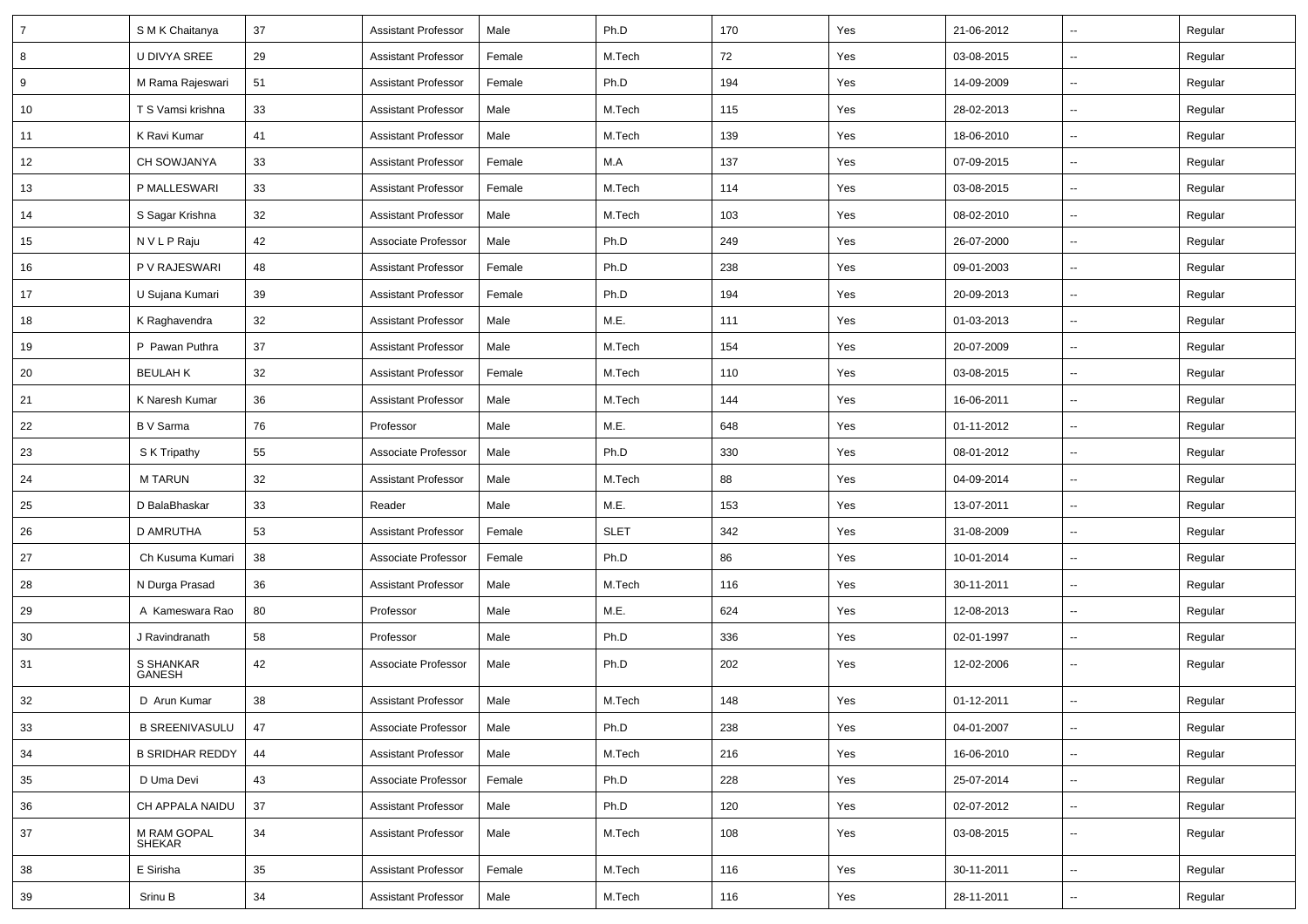| 40 | <b>B SRINIVAS</b>                   | 53 | Professor                                           | Male   | Ph.D          | 300 | Yes                          | 19-09-2001 | ⊷.                       | Regular |
|----|-------------------------------------|----|-----------------------------------------------------|--------|---------------|-----|------------------------------|------------|--------------------------|---------|
| 41 | <b>BLN RAJU</b>                     | 75 | <b>Assistant Professor</b>                          | Male   | <b>B.Tech</b> | 583 | No                           | 23-06-2008 | 31-05-2021               | Regular |
| 42 | N Bala<br>Subrahmanyam              | 52 | Professor                                           | Male   | Ph.D          | 344 | Yes                          | 28-08-1997 | --                       | Regular |
| 43 | N Santoshi                          | 34 | <b>Assistant Professor</b>                          | Female | M.Tech        | 101 | Yes                          | 02-03-2013 | $\overline{\phantom{a}}$ | Regular |
| 44 | M S N Murthy                        | 34 | <b>Assistant Professor</b>                          | Male   | M.Tech        | 129 | Yes                          | 28-02-2013 | $\overline{\phantom{a}}$ | Regular |
| 45 | G Madhuri                           | 31 | Associate Professor                                 | Female | Ph.D          | 99  | Yes                          | 12-04-2013 | --                       | Regular |
| 46 | S RAMAKRISHNA                       | 50 | Associate Professor                                 | Male   | Ph.D          | 288 | Yes                          | 02-04-2011 | $\overline{\phantom{a}}$ | Regular |
| 47 | <b>IVS Venugopal</b>                | 36 | <b>Assistant Professor</b>                          | Male   | M.Tech        | 171 | Yes                          | 11-04-2007 | --                       | Regular |
| 48 | N J RAMA<br><b>KRISHNA</b>          | 37 | <b>Assistant Professor</b>                          | Male   | M.Tech        | 127 | Yes                          | 03-08-2015 | $\overline{\phantom{a}}$ | Regular |
| 49 | <b>B SIVARAMA</b><br><b>KRISHNA</b> | 41 | <b>Assistant Professor</b>                          | Male   | Ph.D          | 134 | Yes                          | 20-07-2016 | $\overline{\phantom{a}}$ | Regular |
| 50 | M V S Sairam                        | 47 | Professor                                           | Male   | Ph.D          | 234 | Yes                          | 16-09-1999 | --                       | Regular |
| 51 | <b>CH RAMESH</b><br><b>NAIDU</b>    | 53 | Professor                                           | Male   | Ph.D          | 319 | Yes                          | 06-07-2015 | $\overline{\phantom{a}}$ | Regular |
| 52 | N Ramakrishna                       | 48 | <b>Assistant Professor</b>                          | Male   | M.Tech        | 312 | Yes                          | 16-04-2012 | -−                       | Regular |
| 53 | <b>B V RAMANA</b><br><b>MURTHY</b>  | 62 | Professor                                           | Male   | Ph.D          | 437 | No                           | 21-06-2012 | 01-07-2021               | Regular |
| 54 | D Naga Tej                          | 34 | <b>Assistant Professor</b>                          | Male   | M.Tech        | 144 | Yes                          | 24-07-2009 | --                       | Regular |
| 55 | <b>JVSMURTY</b>                     | 73 | Professor                                           | Male   | Ph.D          | 494 | No                           | 17-11-2008 | 31-05-2021               | Regular |
| 56 | SANTOSH KUMARI                      | 36 | <b>Assistant Professor</b>                          | Female | <b>MBA</b>    | 154 | Yes                          | 15-12-2011 | $\overline{\phantom{a}}$ | Regular |
| 57 | S PADMA                             | 37 | <b>Assistant Professor</b>                          | Female | M.Tech        | 150 | Yes                          | 02-02-2009 | $\overline{\phantom{a}}$ | Regular |
| 58 | A PADMAJA                           | 30 | <b>Assistant Professor</b>                          | Female | M.Tech        | 72  | Yes                          | 03-08-2015 | --                       | Regular |
| 59 | J Suma Sree                         | 33 | <b>Assistant Professor</b>                          | Female | M.E.          | 107 | Yes                          | 22-06-2012 | --                       | Regular |
| 60 | A B K RAO                           | 54 | Dean / Principal /<br>Director / Vice<br>Chancellor | Male   | Ph.D          | 371 | Yes                          | 10-01-1997 | --                       | Regular |
| 61 | R V V<br>Muralikrishna              | 41 | Associate Professor                                 | Male   | M.Tech        | 203 | Yes                          | 10-03-2003 | $\overline{\phantom{a}}$ | Regular |
| 62 | I RAJASEKHAR                        | 41 | <b>Assistant Professor</b>                          | Male   | Ph.D          | 166 | Yes                          | 14-09-2009 |                          | Regular |
| 63 | R Rambabu                           | 60 | Professor                                           | Male   | Ph.D          | 433 | $\operatorname{\mathsf{No}}$ | 16-12-1996 | 30-06-2021               | Regular |
| 64 | V SIREESHA                          | 44 | <b>Assistant Professor</b>                          | Female | M.E.          | 153 | Yes                          | 04-01-2013 |                          | Regular |
| 65 | A Ravi Shankar                      | 44 | <b>Assistant Professor</b>                          | Male   | M.Tech        | 186 | Yes                          | 21-02-2007 | $\sim$                   | Regular |
| 66 | K SIVA KUMAR                        | 42 | <b>Assistant Professor</b>                          | Male   | Ph.D          | 144 | Yes                          | 15-07-2011 | $\sim$                   | Regular |
| 67 | J RAJARATNAM                        | 39 | <b>Assistant Professor</b>                          | Male   | Ph.D          | 192 | Yes                          | 20-07-2007 | $\sim$                   | Regular |
| 68 | K Soma Sekhar                       | 33 | <b>Assistant Professor</b>                          | Male   | M.Tech        | 120 | Yes                          | 28-02-2013 | Щ,                       | Regular |
| 69 | D Preethi                           | 32 | <b>Assistant Professor</b>                          | Female | M.Tech        | 109 | Yes                          | 27-08-2012 | −−                       | Regular |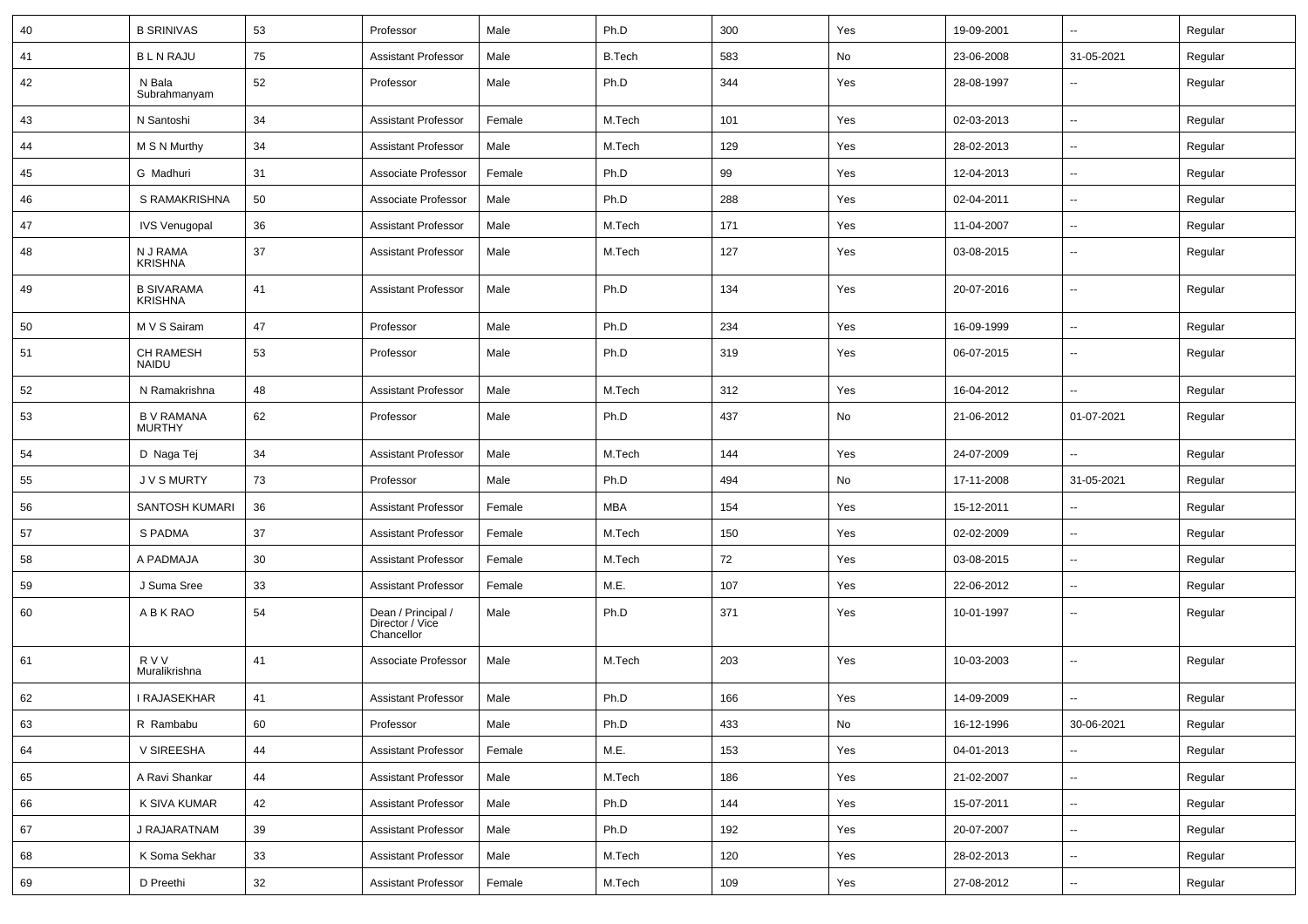| 70  | I SUNEETHA                    | 44 | <b>Assistant Professor</b> | Female | M.Tech      | 207 | Yes | 06-08-2011 | Ξ.                       | Regular |
|-----|-------------------------------|----|----------------------------|--------|-------------|-----|-----|------------|--------------------------|---------|
| 71  | K Parvatisam                  | 78 | Professor                  | Male   | Ph.D        | 648 | Yes | 21-05-2011 | $\overline{\phantom{a}}$ | Regular |
| 72  | <b>BIRENDRA BISWAL</b>        | 52 | Professor                  | Male   | Ph.D        | 264 | Yes | 02-05-2016 | --                       | Regular |
| 73  | P RAHUL                       | 29 | <b>Assistant Professor</b> | Male   | M.Tech      | 54  | Yes | 21-11-2016 | ⊷.                       | Regular |
| 74  | B Jagadeesh                   | 45 | Associate Professor        | Male   | Ph.D        | 243 | Yes | 01-11-2011 | −−                       | Regular |
| 75  | P Krishna Subba<br>Rao        | 47 | Professor                  | Male   | Ph.D        | 192 | Yes | 01-01-1998 | $\sim$                   | Regular |
| 76  | <b>B R M KRISHNA</b>          | 32 | <b>Assistant Professor</b> | Male   | M.Tech      | 72  | Yes | 03-08-2015 | $\overline{\phantom{a}}$ | Regular |
| 77  | V Ramesh                      | 33 | <b>Assistant Professor</b> | Male   | M.S         | 113 | Yes | 24-06-2013 | $\sim$                   | Regular |
| 78  | <b>B AJIT</b>                 | 35 | <b>Assistant Professor</b> | Male   | M.Tech      | 121 | Yes | 26-06-2012 | $\overline{\phantom{a}}$ | Regular |
| 79  | C V K Bhanu                   | 53 | Professor                  | Male   | Ph.D        | 396 | Yes | 02-07-1997 | $\sim$                   | Regular |
| 80  | Y BHUVANESWARI<br><b>DEVI</b> | 29 | <b>Assistant Professor</b> | Female | M.E.        | 68  | Yes | 03-08-2015 | ⊶.                       | Regular |
| 81  | <b>LATEEFA SHAIK</b>          | 28 | <b>Assistant Professor</b> | Female | M.Tech      | 72  | Yes | 16-11-2016 | -−                       | Regular |
| 82  | V Leela Rani                  | 42 | Associate Professor        | Female | Ph.D        | 168 | Yes | 12-08-2002 | ⊶.                       | Regular |
| 83  | N S S V RAJA RAO              | 53 | Assistant Professor        | Male   | Ph.D        | 336 | Yes | 09-02-2015 | ш.                       | Regular |
| 84  | Y Aparna rao                  | 41 | <b>Assistant Professor</b> | Female | Ph.D        | 222 | Yes | 18-06-2010 | $\overline{\phantom{a}}$ | Regular |
| 85  | S V Subramanyam               | 59 | Associate Professor        | Male   | Ph.D        | 368 | Yes | 09-08-2005 | $\sim$                   | Regular |
| 86  | P K Das                       | 49 | Associate Professor        | Male   | M.Tech      | 242 | Yes | 11-07-2001 | ⊶.                       | Regular |
| 87  | V CHANDRIKA                   | 31 | <b>Assistant Professor</b> | Female | M.Tech      | 71  | Yes | 03-08-2015 | $\sim$                   | Regular |
| 88  | T VIDHYAVATHI                 | 36 | <b>Assistant Professor</b> | Female | Ph.D        | 168 | Yes | 06-07-2015 | $\overline{\phantom{a}}$ | Regular |
| 89  | C H Phanisri                  | 42 | Associate Professor        | Female | M.Tech      | 212 | Yes | 23-06-2003 | $\overline{\phantom{a}}$ | Regular |
| 90  | P Sravya                      | 34 | <b>Assistant Professor</b> | Female | M.Tech      | 124 | Yes | 19-01-2009 | $\overline{\phantom{a}}$ | Regular |
| 91  | CHSSS KUMAR                   | 41 | <b>Assistant Professor</b> | Male   | MBA         | 177 | Yes | 04-12-2007 | $\sim$                   | Regular |
| 92  | A Chandrakala                 | 30 | <b>Assistant Professor</b> | Female | M.Tech      | 83  | Yes | 31-07-2014 | $\overline{\phantom{a}}$ | Regular |
| 93  | <b>DVNJJRAO</b>               | 50 | Associate Professor        | Male   | Ph.D        | 294 | Yes | 16-09-1998 | ⊷.                       | Regular |
| 94  | K K Sandhya Rani              | 35 | <b>Assistant Professor</b> | Female | Ph.D        | 120 | Yes | 03-12-2009 | $\overline{\phantom{a}}$ | Regular |
| 95  | Ch Venkata Rao                | 34 | Assistant Professor        | Male   | M.Tech      | 119 | Yes | 26-06-2012 |                          | Regular |
| 96  | CH V SREEDHAR                 | 47 | <b>Assistant Professor</b> | Male   | Ph.D        | 144 | Yes | 21-04-2009 | $\overline{\phantom{a}}$ | Regular |
| 97  | Ch Suryanarayana              | 39 | <b>Assistant Professor</b> | Male   | Ph.D        | 184 | Yes | 01-11-2010 | $\sim$                   | Regular |
| 98  | <b>B GOVINDA RAO</b>          | 50 | Professor                  | Male   | Ph.D        | 291 | Yes | 10-09-1998 | $\overline{\phantom{a}}$ | Regular |
| 99  | P Praveen Kumar               | 34 | <b>Assistant Professor</b> | Male   | M.Tech      | 133 | Yes | 13-07-2011 | $\overline{\phantom{a}}$ | Regular |
| 100 | K Srikanth                    | 40 | <b>Assistant Professor</b> | Male   | Ph.D        | 164 | Yes | 01-02-2014 | ⊷.                       | Regular |
| 101 | P B S KRISHNAM<br>RAJU        | 36 | <b>Assistant Professor</b> | Male   | <b>SLET</b> | 144 | Yes | 09-06-2013 | --                       | Regular |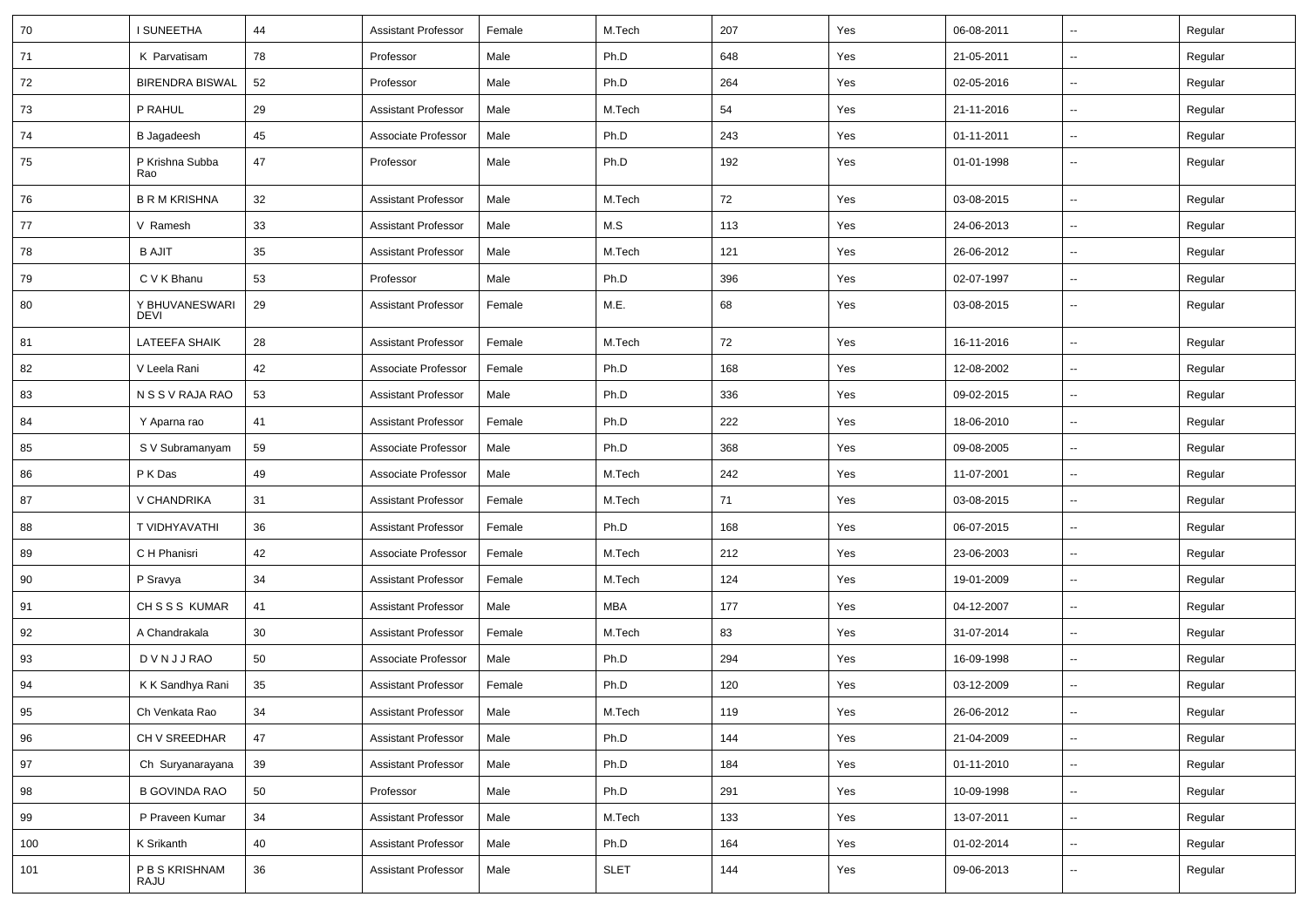| 102 | Y VISHNU TEJA         | 31 | <b>Assistant Professor</b> | Male   | M.Tech  | 60  | No  | 03-08-2015 | 02-09-2020               | Regular |
|-----|-----------------------|----|----------------------------|--------|---------|-----|-----|------------|--------------------------|---------|
| 103 | D Sita Siva           | 33 | <b>Assistant Professor</b> | Male   | M.Tech  | 105 | Yes | 28-02-2013 | $\sim$                   | Regular |
| 104 | K V NAGALAKSHMI       | 39 | <b>Assistant Professor</b> | Female | Ph.D    | 206 | Yes | 14-09-2009 |                          | Regular |
| 105 | B Jayalakshmi         | 38 | Associate Professor        | Female | Ph.D    | 138 | Yes | 07-08-2006 |                          | Regular |
| 106 | A Susmitha            | 34 | <b>Assistant Professor</b> | Female | M.Tech  | 127 | Yes | 22-12-2012 |                          | Regular |
| 107 | S SRINIVASA RAO       | 37 | <b>Assistant Professor</b> | Male   | M.Sc.   | 72  | Yes | 03-08-2015 |                          | Regular |
| 108 | <b>B PRANALINI</b>    | 30 | <b>Assistant Professor</b> | Female | M.Tech  | 67  | No  | 09-09-2015 | 01-04-2021               | Regular |
| 109 | G Vani                | 36 | <b>Assistant Professor</b> | Female | M.Tech  | 100 | Yes | 28-02-2013 | $\sim$                   | Regular |
| 110 | G Papa Rao            | 47 | Professor                  | Male   | Ph.D    | 270 | Yes | 20-08-2001 | $\overline{\phantom{a}}$ | Regular |
| 111 | V DHARMA RAO          | 70 | Professor                  | Male   | Ph.D    | 499 | No  | 03-07-2011 | 30-04-2021               | Regular |
| 112 | <b>M S N MURTY</b>    | 54 | Professor                  | Male   | Ph.D    | 354 | Yes | 23-11-2007 |                          | Regular |
| 113 | A RAVI                | 54 | <b>Assistant Professor</b> | Male   | M. Phil | 324 | Yes | 18-09-1997 | $\overline{\phantom{a}}$ | Regular |
| 114 | Y PRATAP              | 29 | <b>Assistant Professor</b> | Male   | M.Tech  | 68  | Yes | 11-11-2016 | $\overline{\phantom{a}}$ | Regular |
| 115 | Ch Venkanna           | 33 | <b>Assistant Professor</b> | Male   | M.Tech  | 103 | Yes | 22-12-2012 | $\sim$                   | Regular |
| 116 | L Venkat              | 45 | Associate Professor        | Male   | Ph.D    | 194 | Yes | 05-10-2010 |                          | Regular |
| 117 | S S Ayyappa Sastri    | 53 | <b>Assistant Professor</b> | Male   | Ph.D    | 342 | Yes | 01-12-2010 | $\overline{\phantom{a}}$ | Regular |
| 118 | MPK Kishore           | 48 | Professor                  | Male   | Ph.D    | 286 | Yes | 21-02-2001 | $\overline{\phantom{a}}$ | Regular |
| 119 | G Surya Chandra       | 34 | <b>Assistant Professor</b> | Male   | M.Tech  | 96  | Yes | 29-08-2012 |                          | Regular |
| 120 | N GIRI BABU           | 38 | <b>Assistant Professor</b> | Male   | Ph.D    | 189 | Yes | 29-06-2007 | $\sim$                   | Regular |
| 121 | G Anand Kumar         | 38 | <b>Assistant Professor</b> | Male   | Ph.D    | 132 | Yes | 26-06-2011 | $\sim$                   | Regular |
| 122 | S S V Jaganadh<br>Rao | 50 | <b>Assistant Professor</b> | Male   | Ph.D    | 288 | Yes | 12-09-2001 | $\overline{\phantom{a}}$ | Regular |
| 123 | K Padmanabham         | 55 | Associate Professor        | Male   | M.E.    | 382 | Yes | 30-11-2011 | $\overline{\phantom{a}}$ | Regular |
| 124 | <b>B</b> Nagarjun     | 42 | <b>Assistant Professor</b> | Male   | Ph.D    | 240 | Yes | 20-08-2010 |                          | Regular |
| 125 | G V E Satish Kumar    | 43 | Professor                  | Male   | Ph.D    | 229 | Yes | 26-08-2004 | ⊷.                       | Regular |
| 126 | P J SUBBA<br>LAKSHMI  | 38 | <b>Assistant Professor</b> | Female | M.Tech  | 142 | Yes | 14-06-2010 |                          | Regular |
| 127 | N V Brahmaji Rao      | 63 | Associate Professor        | Male   | M.Tech  | 425 | Yes | 20-02-2006 |                          | Regular |
| 128 | V M Naidu             | 44 | Assistant Professor        | Male   | Ph.D    | 245 | Yes | 25-02-2010 | $\sim$                   | Regular |
| 129 | R Praveena            | 40 | Associate Professor        | Female | Ph.D    | 218 | Yes | 08-11-2011 | $\sim$                   | Regular |
| 130 | P KRISHNA KIRAN       | 35 | <b>Assistant Professor</b> | Male   | M.S     | 146 | Yes | 15-09-2014 | ⊷.                       | Regular |
| 131 | Sastry V Vedula       | 80 | Professor                  | Male   | Ph.D    | 624 | Yes | 02-04-2013 | ⊷.                       | Regular |
| 132 | C V NAGESWARA<br>RAO  | 46 | Associate Professor        | Male   | Ph.D    | 225 | Yes | 01-04-2009 | $\sim$                   | Regular |
| 133 | D N D HARINI          | 42 | Associate Professor        | Female | Ph.D    | 211 | Yes | 14-07-2016 | $\sim$                   | Regular |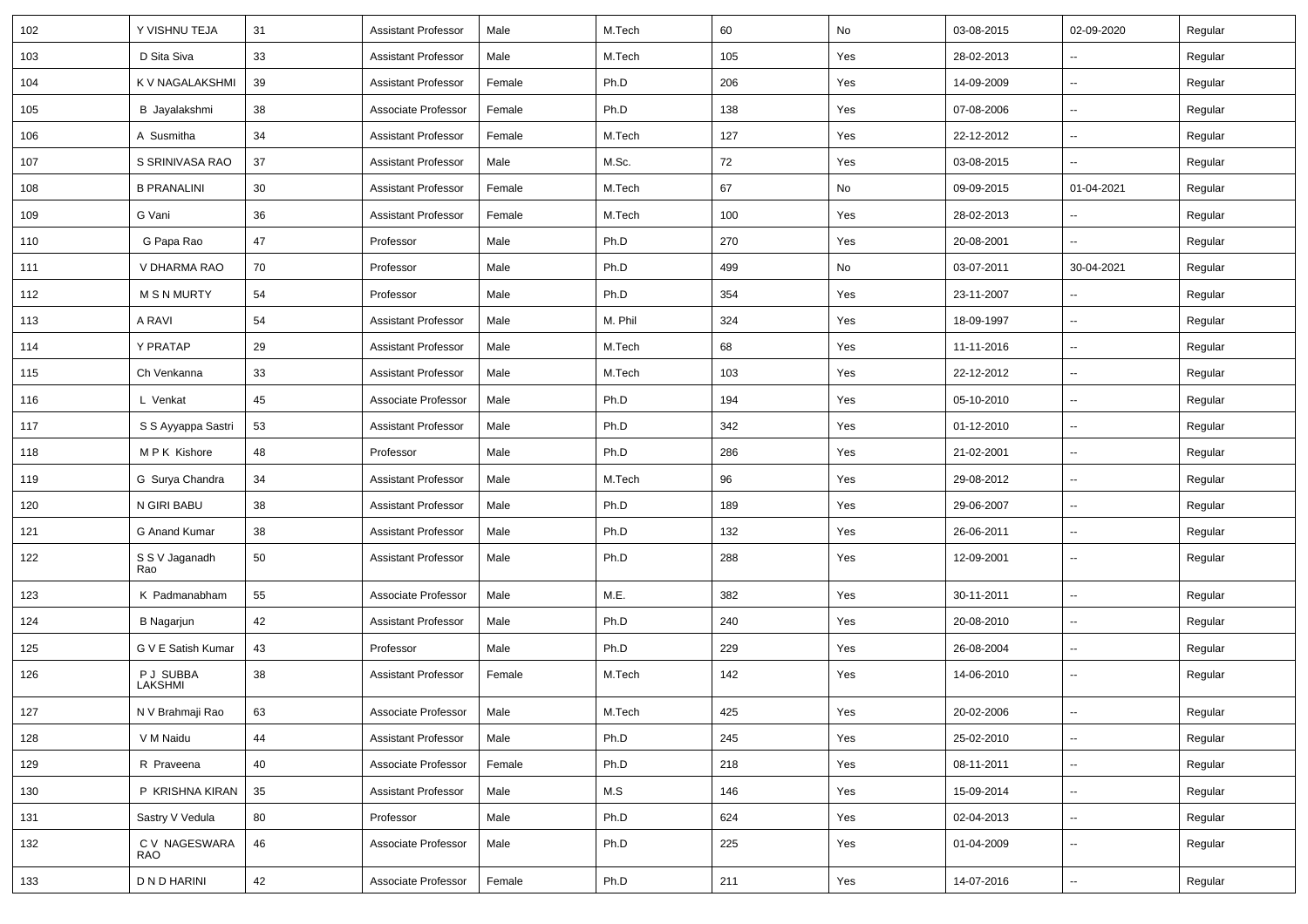| 134 | P Srinu                        | 41              | <b>Assistant Professor</b> | Male   | M.Tech     | 180 | Yes | 02-12-2006 | $\sim$                   | Regular |
|-----|--------------------------------|-----------------|----------------------------|--------|------------|-----|-----|------------|--------------------------|---------|
| 135 | P Aravind                      | 39              | Associate Professor        | Male   | M.Tech     | 156 | Yes | 14-07-2004 | $\sim$                   | Regular |
| 136 | Rao Tatavarti                  | 62              | Professor                  | Male   | Ph.D       | 496 | Yes | 30-12-2010 | $\sim$                   | Regular |
| 137 | Y V P K RAGHAVA                | 62              | Professor                  | Male   | Ph.D       | 367 | Yes | 16-12-1996 | $\overline{\phantom{a}}$ | Regular |
| 138 | CH N SATYA<br><b>KEERTHI</b>   | 43              | <b>Assistant Professor</b> | Male   | M.Tech     | 148 | Yes | 16-07-2012 |                          | Regular |
| 139 | K Narasimha Rao                | 51              | Professor                  | Male   | Ph.D       | 290 | Yes | 21-01-2009 | $\mathbf{u}$             | Regular |
| 140 | J USHA RANI                    | 35              | <b>Assistant Professor</b> | Female | M.Tech     | 150 | Yes | 03-08-2015 | $\sim$                   | Regular |
| 141 | K R K Sastry                   | 56              | Associate Professor        | Male   | M.Tech     | 386 | Yes | 24-05-2011 | $\sim$                   | Regular |
| 142 | N Sandhya Rani                 | 33              | <b>Assistant Professor</b> | Female | M.Tech     | 116 | Yes | 23-11-2011 | $\sim$                   | Regular |
| 143 | P Sanoop Kumar                 | 36              | <b>Assistant Professor</b> | Male   | M.Tech     | 116 | Yes | 21-11-2011 |                          | Regular |
| 144 | D VARADA RAJU                  | 71              | Professor                  | Male   | M.E.       | 577 | No  | 17-12-2009 | 27-04-2021               | Regular |
| 145 | Ch Srikanth Varma              | 34              | <b>Assistant Professor</b> | Male   | M.Tech     | 113 | No  | 21-11-2011 | 01-04-2021               | Regular |
| 146 | ADITYA<br><b>MUKHERJEE</b>     | 63              | Professor                  | Male   | Ph.D       | 432 | Yes | 01-06-2010 | $\sim$                   | Regular |
| 147 | ISNRGBHARAT                    | 31              | <b>Assistant Professor</b> | Male   | M.Sc.      | 72  | Yes | 03-08-2015 |                          | Regular |
| 148 | M Neelima                      | 38              | <b>Assistant Professor</b> | Female | M.E.       | 146 | Yes | 14-12-2011 | $\sim$                   | Regular |
| 149 | V Tulasi                       | 37              | <b>Assistant Professor</b> | Female | M.Tech     | 190 | Yes | 30-11-2011 | $\sim$                   | Regular |
| 150 | Ashish Kumar<br>Dwivedi        | 38              | Associate Professor        | Male   | Ph.D       | 148 | Yes | 23-08-2017 | $\overline{\phantom{a}}$ | Regular |
| 151 | KIRLAMPALLI<br>HARIJA RANI     | 30              | <b>Assistant Professor</b> | Female | M.Tech     | 82  | Yes | 01-04-2017 | $\sim$                   | Regular |
| 152 | P Ramanarjuna<br>Srisatya      | 32              | <b>Assistant Professor</b> | Female | M.Tech     | 96  | Yes | 01-06-2017 | $\overline{\phantom{a}}$ | Regular |
| 153 | <b>G KUMARRAJA</b>             | 34              | <b>Assistant Professor</b> | Male   | M.Tech     | 118 | Yes | 23-06-2017 | $\overline{\phantom{a}}$ | Regular |
| 154 | <b>GANTI SRIKANTH</b>          | 40              | Assistant Professor        | Male   | <b>SET</b> | 193 | Yes | 12-01-2017 | $\sim$                   | Regular |
| 155 | MADANMOHANRA<br>M JONNALAGADDA | 65              | Professor                  | Male   | PGDIM      | 496 | Yes | 01-09-2015 |                          | Regular |
| 156 | <b>SHAIK</b><br>AHAMDUNNISA    | 29              | <b>Assistant Professor</b> | Female | M.Tech     | 62  | Yes | 01-01-2018 |                          | Regular |
| 157 | CH KONDAIAH                    | 30 <sup>°</sup> | Assistant Professor        | Male   | M.Tech     | 42  | Yes | 05-01-2018 |                          | Regular |
| 158 | M KISHORE                      | 43              | <b>Assistant Professor</b> | Male   | <b>MCA</b> | 213 | Yes | 19-08-2010 |                          | Regular |
| 159 | <b>G V D BHARANI</b>           | 32              | Assistant Professor        | Male   | <b>MBA</b> | 95  | Yes | 10-08-2016 | $\sim$                   | Regular |
| 160 | VISWESWARA<br>RAO SAMOJU       | $35\,$          | <b>Assistant Professor</b> | Male   | Ph.D       | 57  | Yes | 13-04-2018 | $\sim$                   | Regular |
| 161 | CHANDRASEKHAR<br><b>PATRO</b>  | 38              | <b>Assistant Professor</b> | Male   | Ph.D       | 156 | Yes | 01-08-2014 | $\sim$                   | Regular |
| 162 | G Rajeswara Rao                | 59              | <b>Assistant Professor</b> | Male   | Ph.D       | 408 | Yes | 04-09-2004 | $\sim$                   | Regular |
| 163 | G V Hindumathi                 | $36\,$          | <b>Assistant Professor</b> | Female | M.Tech     | 124 | Yes | 29-01-2009 | $\sim$                   | Regular |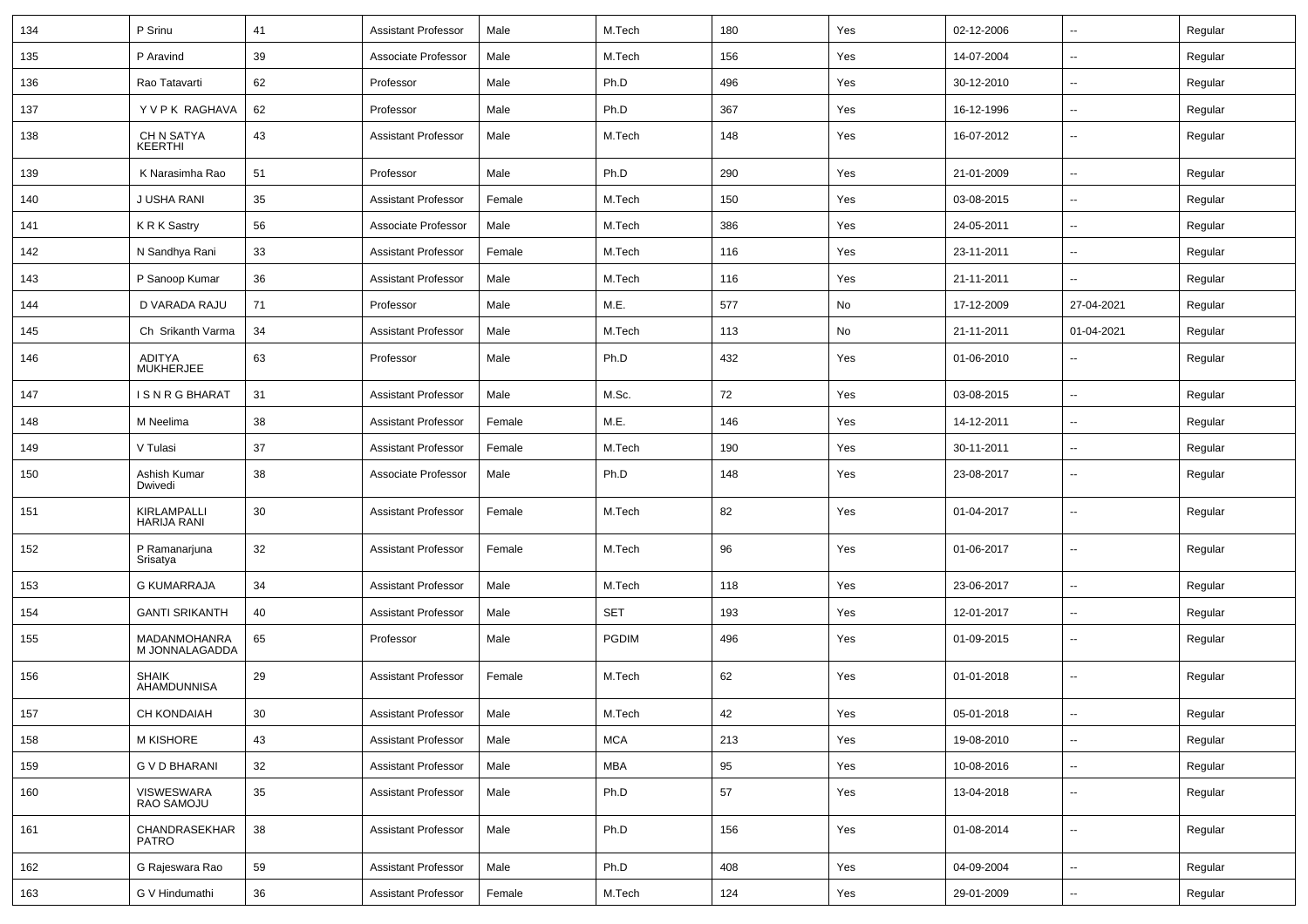| 164 | K RAMAKRISHNA                    | 74 | Professor                  | Male   | M.E.   | 641 | No  | 06-04-1998 | 30-04-2021               | Regular |
|-----|----------------------------------|----|----------------------------|--------|--------|-----|-----|------------|--------------------------|---------|
| 165 | S Kanthi Kiran                   | 38 | Associate Professor        | Male   | M.Tech | 182 | Yes | 05-12-2007 | $\sim$                   | Regular |
| 166 | T Srinivas Sirish                | 43 | Professor                  | Male   | Ph.D   | 220 | Yes | 11-10-2004 | $\overline{\phantom{a}}$ | Regular |
| 167 | K SUMA SREE                      | 32 | <b>Assistant Professor</b> | Female | M.Tech | 72  | Yes | 03-08-2015 | $\overline{\phantom{a}}$ | Regular |
| 168 | P Aruna Kumari                   | 38 | <b>Assistant Professor</b> | Female | Ph.D   | 168 | Yes | 23-06-2006 | $\overline{\phantom{a}}$ | Regular |
| 169 | Geetanjali Nayak                 | 37 | <b>Assistant Professor</b> | Female | M.Tech | 120 | Yes | 05-01-2011 | $\overline{\phantom{a}}$ | Regular |
| 170 | K Sridhar                        | 55 | Associate Professor        | Male   | M.Tech | 396 | Yes | 14-06-2010 | $\sim$                   | Regular |
| 171 | K B Madhuri                      | 53 | Professor                  | Female | Ph.D   | 273 | Yes | 14-02-2001 | $\sim$                   | Regular |
| 172 | Y C V Kondaiah                   | 36 | <b>Assistant Professor</b> | Male   | M.Tech | 142 | Yes | 31-12-2010 | $\overline{\phantom{a}}$ | Regular |
| 173 | A M CH JYOTHI                    | 31 | <b>Assistant Professor</b> | Female | M.Tech | 72  | Yes | 24-08-2015 | $\overline{\phantom{a}}$ | Regular |
| 174 | K Satya Krishna<br>Murthy        | 38 | <b>Assistant Professor</b> | Male   | M.Tech | 126 | Yes | 22-06-2011 | --                       | Regular |
| 175 | J B Pavana Jyothi                | 36 | <b>Assistant Professor</b> | Female | M.Tech | 99  | Yes | 17-04-2013 | $\overline{\phantom{a}}$ | Regular |
| 176 | Srinivas<br>Manchikanti          | 52 | Professor                  | Male   | Ph.D   | 252 | Yes | 02-12-1999 | $\overline{\phantom{a}}$ | Regular |
| 177 | Y SEETHARAMA<br><b>RAO</b>       | 50 | Associate Professor        | Male   | Ph.D   | 288 | Yes | 09-04-2009 | $\overline{\phantom{a}}$ | Regular |
| 178 | Ch Rajesh                        | 36 | <b>Assistant Professor</b> | Male   | M.Tech | 101 | Yes | 28-07-2014 | ÷.                       | Regular |
| 179 | <b>D B VENKAT</b><br>JAGANNADHAM | 52 | Professor                  | Male   | Ph.D   | 236 | Yes | 03-09-2015 | $\overline{\phantom{a}}$ | Regular |
| 180 | D RAMESH KUMAR                   | 50 | <b>Assistant Professor</b> | Male   | B.E    | 336 | Yes | 04-07-2005 | $\sim$                   | Regular |
| 181 | Sagara Pandu                     | 41 | <b>Assistant Professor</b> | Male   | M.Tech | 174 | Yes | 31-07-2009 | ⊷.                       | Regular |
| 182 | M PJ Santosh<br>Kumar            | 40 | <b>Assistant Professor</b> | Male   | M.Tech | 163 | Yes | 26-06-2005 | --                       | Regular |
| 183 | M M JAGADESH<br><b>KUMAR</b>     | 42 | Associate Professor        | Male   | Ph.D   | 222 | Yes | 11-05-2017 | $\overline{\phantom{a}}$ | Regular |
| 184 | Y MURALI<br>KRISHNA              | 42 | Associate Professor        | Male   | Ph.D   | 125 | Yes | 06-07-2017 | --                       | Regular |
| 185 | Bhaskara Rao<br>Vadapalli        | 29 | <b>Assistant Professor</b> | Male   | M.Tech | 54  | Yes | 12-06-2017 | --                       | Regular |
| 186 | DAVALA RAVI<br><b>KUMAR</b>      | 36 | <b>Assistant Professor</b> | Male   | Ph.D   | 36  | Yes | 25-05-2018 | --                       | Regular |
| 187 | MITHILESH KUMAR<br>SAHU          | 30 | <b>Assistant Professor</b> | Male   | Ph.D   | 43  | Yes | 18-12-2017 | -−                       | Regular |
| 188 | R SURYA<br>PRAKASH RAO           | 38 | <b>Assistant Professor</b> | Male   | Ph.D   | 104 | Yes | 13-12-2017 | $\sim$                   | Regular |
| 189 | Y UMA RANI                       | 31 | <b>Assistant Professor</b> | Female | MP.Ed. | 60  | Yes | 03-07-2017 | --                       | Regular |
| 190 | R VELUMANI                       | 42 | Associate Professor        | Male   | Ph.D   | 156 | Yes | 27-03-2018 | $\overline{a}$           | Regular |
| 191 | <b>V S SIDDHARTH</b>             | 28 | <b>Assistant Professor</b> | Male   | M.Tech | 66  | Yes | 29-12-2017 | $\overline{\phantom{a}}$ | Regular |
| 192 | K V VARALAKSHMI                  | 37 | <b>Assistant Professor</b> | Female | Ph.D   | 97  | Yes | 28-12-2017 | $\overline{\phantom{a}}$ | Regular |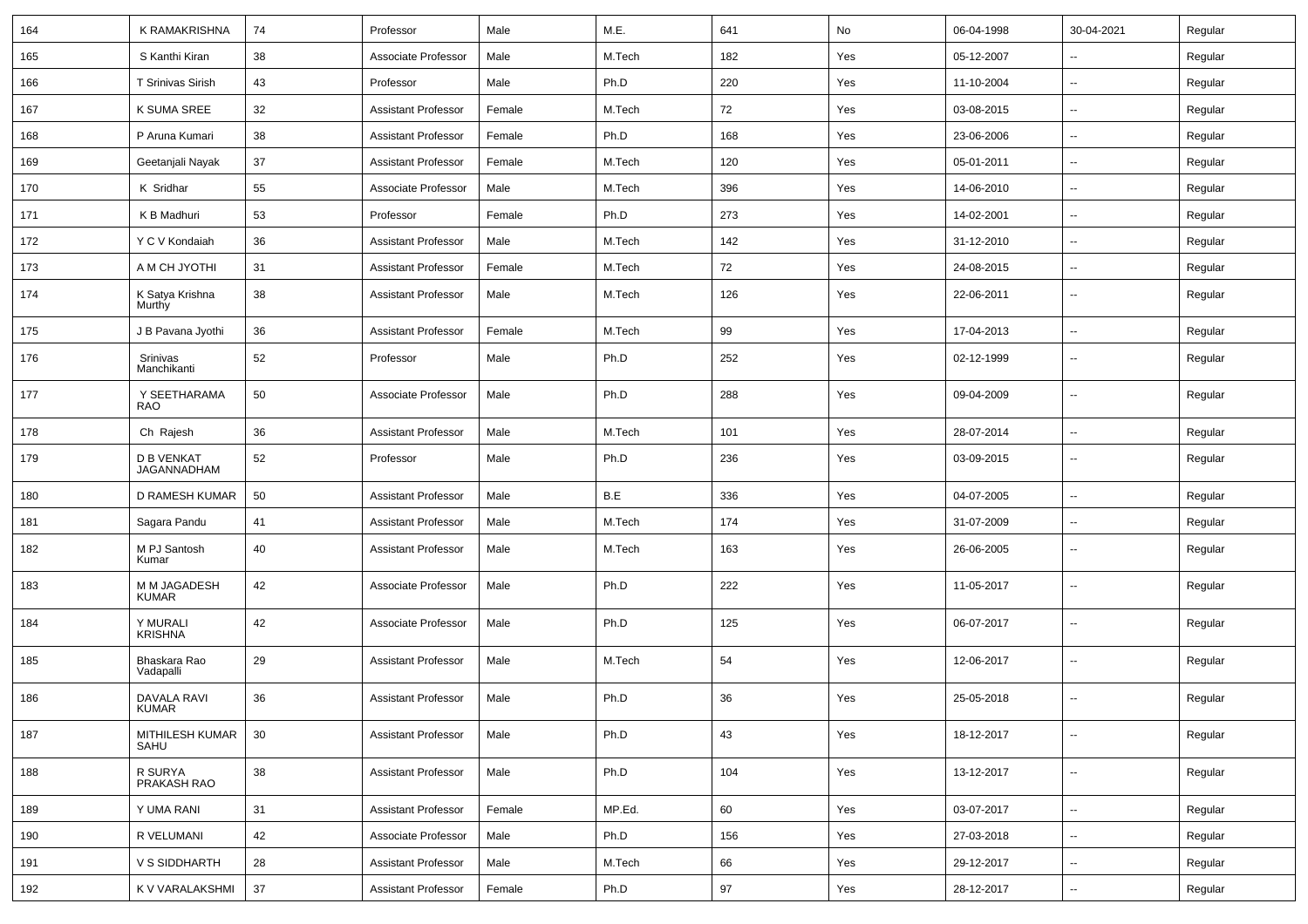| 193 | P SAI DEEPIKA                    | 29 | <b>Assistant Professor</b> | Female | M.Tech | 84  | Yes | 03-08-2015 | $\overline{\phantom{a}}$ | Regular |
|-----|----------------------------------|----|----------------------------|--------|--------|-----|-----|------------|--------------------------|---------|
| 194 | N Santosh Kumar                  | 35 | <b>Assistant Professor</b> | Male   | M.Tech | 158 | Yes | 27-06-2011 | $\overline{\phantom{a}}$ | Regular |
| 195 | N S S S Girish<br>Kumar          | 32 | <b>Assistant Professor</b> | Male   | M.Tech | 108 | Yes | 22-12-2012 | --                       | Regular |
| 196 | P Krishnam Raju                  | 59 | Professor                  | Male   | Ph.D   | 448 | Yes | 06-02-2017 | $\overline{\phantom{a}}$ | Regular |
| 197 | SANJAY KUMAR                     | 46 | Associate Professor        | Male   | Ph.D   | 240 | Yes | 14-08-2001 | $\overline{\phantom{a}}$ | Regular |
| 198 | A Santha Lalitha                 | 37 | <b>Assistant Professor</b> | Female | M.Tech | 113 | Yes | 03-01-2011 | $\overline{\phantom{a}}$ | Regular |
| 199 | G Vanitha                        | 34 | <b>Assistant Professor</b> | Female | M.E.   | 124 | Yes | 15-10-2011 | $\overline{\phantom{a}}$ | Regular |
| 200 | S VENKATA<br><b>RAMANA</b>       | 39 | <b>Assistant Professor</b> | Male   | Ph.D   | 163 | Yes | 26-09-2012 | $\overline{\phantom{a}}$ | Regular |
| 201 | Y DATTA<br><b>BHARADWAZ</b>      | 28 | <b>Assistant Professor</b> | Male   | M.Tech | 71  | Yes | 03-08-2015 | $\overline{\phantom{a}}$ | Regular |
| 202 | G Radha Kumari                   | 38 | <b>Assistant Professor</b> | Female | M.Tech | 176 | Yes | 21-06-2012 | ⊷.                       | Regular |
| 203 | Ch Avinash                       | 32 | <b>Assistant Professor</b> | Male   | M.Tech | 108 | Yes | 22-12-2012 | $\overline{\phantom{a}}$ | Regular |
| 204 | D Srinivasa Rao                  | 56 | Professor                  | Male   | Ph.D   | 364 | Yes | 07-05-2018 | $\overline{a}$           | Regular |
| 205 | S Y Pavan Kumar                  | 36 | <b>Assistant Professor</b> | Male   | M.Tech | 152 | Yes | 01-09-2008 | --                       | Regular |
| 206 | P Sai Kumar                      | 37 | <b>Assistant Professor</b> | Male   | M.Tech | 128 | Yes | 22-06-2012 | $\overline{\phantom{a}}$ | Regular |
| 207 | A R J SRIKANTH                   | 40 | <b>Assistant Professor</b> | Male   | Ph.D   | 192 | Yes | 20-06-2006 | ⊷.                       | Regular |
| 208 | Y RAJESH                         | 29 | <b>Assistant Professor</b> | Male   | M.Tech | 80  | Yes | 11-11-2016 | ⊷.                       | Regular |
| 209 | K JHANSI RANI                    | 30 | <b>Assistant Professor</b> | Female | M.Tech | 72  | Yes | 03-08-2015 | $\overline{\phantom{a}}$ | Regular |
| 210 | T Manikya Sastry                 | 58 | Associate Professor        | Male   | Ph.D   | 358 | Yes | 02-08-1997 | --                       | Regular |
| 211 | P Sateesh                        | 35 | <b>Assistant Professor</b> | Male   | M.Tech | 128 | Yes | 05-03-2014 | --                       | Regular |
| 212 | <b>D PRADEEP</b>                 | 29 | <b>Assistant Professor</b> | Male   | M.Tech | 70  | Yes | 02-09-2015 | $\overline{\phantom{a}}$ | Regular |
| 213 | P Pavani                         | 32 | <b>Assistant Professor</b> | Female | M.Tech | 100 | Yes | 02-03-2013 | $\overline{\phantom{a}}$ | Regular |
| 214 | <b>M AMRITA</b>                  | 42 | Associate Professor        | Female | Ph.D   | 189 | Yes | 19-06-2017 | ⊷.                       | Regular |
| 215 | Padma Ganasala                   | 41 | Associate Professor        | Female | Ph.D   | 158 | Yes | 19-06-2017 | --                       | Regular |
| 216 | SUBASH<br>GOKANAKONDA            | 37 | <b>Assistant Professor</b> | Male   | Ph.D   | 116 | Yes | 01-11-2017 | --                       | Regular |
| 217 | Gali Rajitha                     | 32 | <b>Assistant Professor</b> | Female | Ph.D   | 120 | Yes | 16-08-2017 | $\overline{\phantom{a}}$ | Regular |
| 218 | KNVPSRAJESH                      | 31 | <b>Assistant Professor</b> | Male   | Ph.D   | 49  | Yes | 14-06-2018 | -−                       | Regular |
| 219 | <b>GALI LAKSHMANA</b><br>RAVIRAJ | 26 | <b>Assistant Professor</b> | Male   | M.Tech | 36  | Yes | 04-06-2018 | Щ,                       | Regular |
| 220 | K HEMA LALITHA                   | 27 | <b>Assistant Professor</b> | Female | M.Tech | 42  | Yes | 07-02-2018 | $\sim$                   | Regular |
| 221 | A N S ANUSHA                     | 28 | <b>Assistant Professor</b> | Female | M.Tech | 54  | Yes | 30-12-2017 | $\sim$                   | Regular |
| 222 | J BHASKARA RAO                   | 39 | Associate Professor        | Male   | Ph.D   | 138 | Yes | 28-12-2017 | $\sim$                   | Regular |
| 223 | P NAGRANGESH                     | 61 | Professor                  | Male   | M.E.   | 469 | Yes | 07-07-2016 | −−                       | Regular |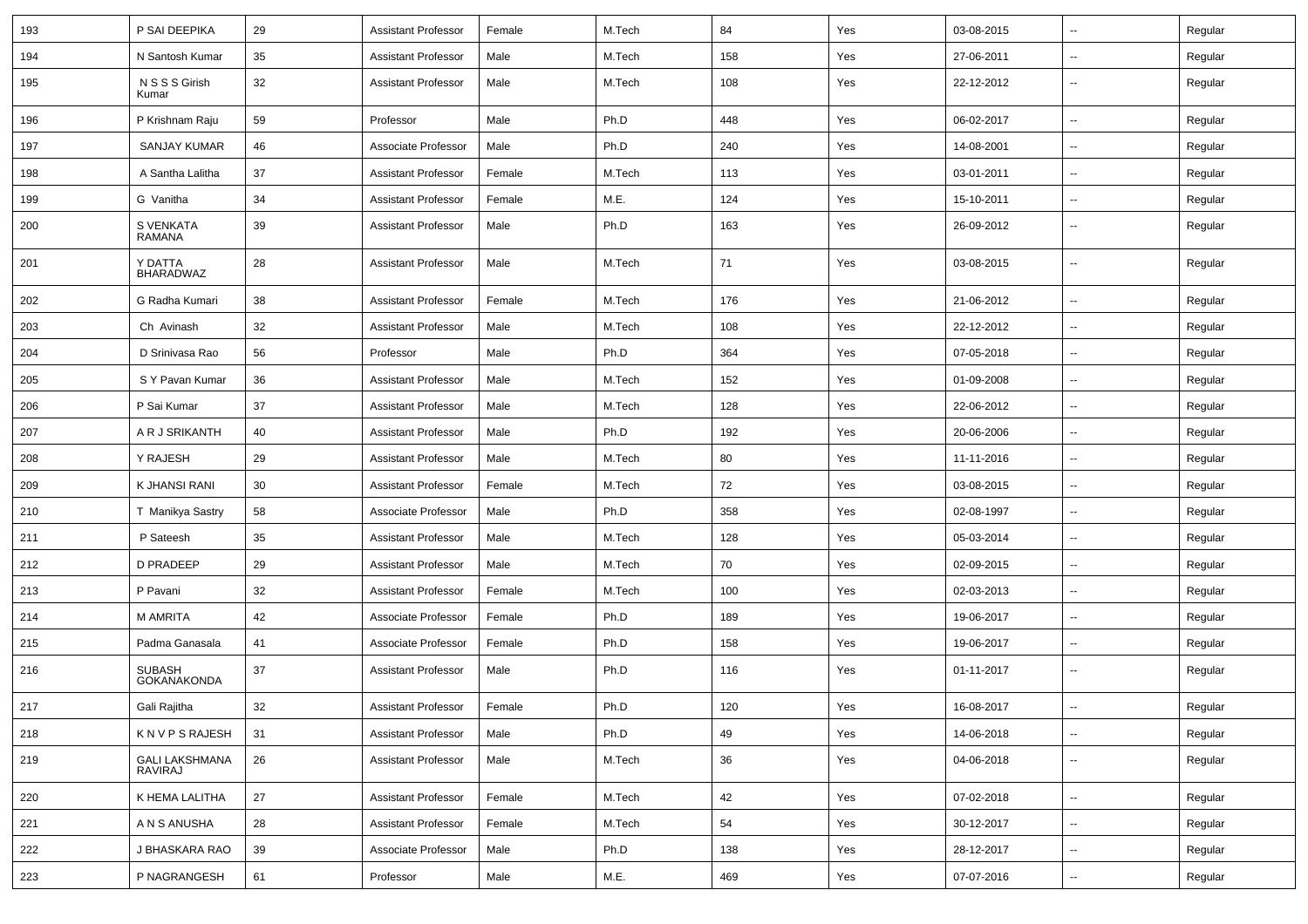| 224 | S BHARATHI                              | 33 | Assistant Professor        | Female | M.Tech  | 127 | Yes | 02-01-2012 | --                       | Regular |
|-----|-----------------------------------------|----|----------------------------|--------|---------|-----|-----|------------|--------------------------|---------|
| 225 | <b>KOILADA</b><br>SATYANARAYANA         | 38 | <b>Assistant Professor</b> | Male   | Ph.D    | 173 | Yes | 11-07-2018 | --                       | Regular |
| 226 | <b>GUBBALA NAGA</b><br><b>CHAITANYA</b> | 30 | <b>Assistant Professor</b> | Male   | M.Tech  | 91  | Yes | 07-06-2018 | $\overline{\phantom{a}}$ | Regular |
| 227 | <b>GODA NAGA</b><br>KALYANI             | 28 | Assistant Professor        | Female | M.Tech  | 37  | Yes | 04-06-2018 | $\overline{\phantom{a}}$ | Regular |
| 228 | A SHANMUKH<br><b>SUDHIR</b>             | 33 | <b>Assistant Professor</b> | Male   | M.Tech  | 102 | Yes | 03-08-2015 | $\overline{\phantom{a}}$ | Regular |
| 229 | <b>B</b> Keerthi Priya                  | 32 | <b>Assistant Professor</b> | Female | M.Tech  | 101 | Yes | 28-02-2013 | $\overline{\phantom{a}}$ | Regular |
| 230 | A Ajaya Kumar                           | 54 | <b>Assistant Professor</b> | Male   | Ph.D    | 204 | Yes | 08-08-2014 | $\overline{\phantom{a}}$ | Regular |
| 231 | P Veerabhadra Rao                       | 57 | Professor                  | Male   | M.Tech  | 411 | Yes | 07-03-2003 | --                       | Regular |
| 232 | S Atchuta Ramam                         | 70 | Professor                  | Male   | Ph.D    | 444 | Yes | 26-02-2009 | $\overline{\phantom{a}}$ | Regular |
| 233 | M BHASKAR<br><b>KUMAR</b>               | 40 | Associate Professor        | Male   | Ph.D    | 175 | Yes | 17-01-2007 | $\sim$                   | Regular |
| 234 | Harikrishna Sairaj K                    | 32 | <b>Assistant Professor</b> | Male   | M.Tech  | 122 | Yes | 24-07-2014 | $\sim$                   | Regular |
| 235 | K Durga Malleswara<br>Rao               | 33 | <b>Assistant Professor</b> | Male   | M.Tech  | 132 | Yes | 26-12-2012 | ۰.                       | Regular |
| 236 | T AJEETH<br>PRABHU                      | 34 | <b>Assistant Professor</b> | Male   | M.Tech  | 132 | Yes | 14-07-2011 | $\overline{\phantom{a}}$ | Regular |
| 237 | T Ravindra                              | 34 | <b>Assistant Professor</b> | Male   | M.Tech  | 113 | Yes | 28-02-2013 | --                       | Regular |
| 238 | <b>PSS</b><br>APPALACHARYUL<br>U        | 52 | <b>Assistant Professor</b> | Male   | M. Phil | 292 | Yes | 06-03-2009 | $\overline{\phantom{a}}$ | Regular |
| 239 | P Venkata Rao                           | 48 | Professor                  | Male   | Ph.D    | 312 | Yes | 11-07-2005 | --                       | Regular |
| 240 | K MANIKYA<br><b>KANTHI</b>              | 41 | Assistant Professor        | Female | M.Tech  | 204 | Yes | 09-10-2003 | $\overline{\phantom{a}}$ | Regular |
| 241 | <b>KVSS Prakash</b>                     | 34 | <b>Assistant Professor</b> | Male   | M.Tech  | 138 | Yes | 29-11-2011 | $\overline{\phantom{a}}$ | Regular |
| 242 | N Deepika Rani                          | 42 | Professor                  | Female | Ph.D    | 204 | Yes | 23-06-2010 | ۰.                       | Regular |
| 243 | K Sudha                                 | 37 | <b>Assistant Professor</b> | Female | M.Tech  | 124 | Yes | 19-01-2009 | --                       | Regular |
| 244 | <b>B SANTOSH</b><br><b>KUMAR</b>        | 36 | <b>Assistant Professor</b> | Male   | Ph.D    | 156 | Yes | 26-10-2015 | $\overline{\phantom{a}}$ | Regular |
| 245 | R V G Ravi Kumar                        | 50 | Associate Professor        | Male   | Ph.D    | 312 | Yes | 12-10-2001 | $\overline{\phantom{a}}$ | Regular |
| 246 | M Chandra Jyotsna                       | 38 | <b>Assistant Professor</b> | Female | M.Tech  | 147 | Yes | 19-06-2006 | $\sim$                   | Regular |
| 247 | A S R Sekhar                            | 39 | <b>Assistant Professor</b> | Male   | M.E.    | 156 | Yes | 30-06-2008 | н.                       | Regular |
| 248 | D Ravi                                  | 50 | Professor                  | Male   | Ph.D    | 238 | Yes | 28-02-2009 | н.                       | Regular |
| 249 | G S Mallikarjunrao                      | 59 | Associate Professor        | Male   | M.Tech  | 277 | Yes | 01-01-1997 | $\overline{\phantom{a}}$ | Regular |
| 250 | Y RAJESH                                | 28 | <b>Assistant Professor</b> | Male   | M.Tech  | 61  | Yes | 12-06-2017 | н.                       | Regular |
| 251 | PVVR<br>Chandrasekhar                   | 53 | <b>Assistant Professor</b> | Male   | M.Tech  | 243 | Yes | 06-10-2010 | н.                       | Regular |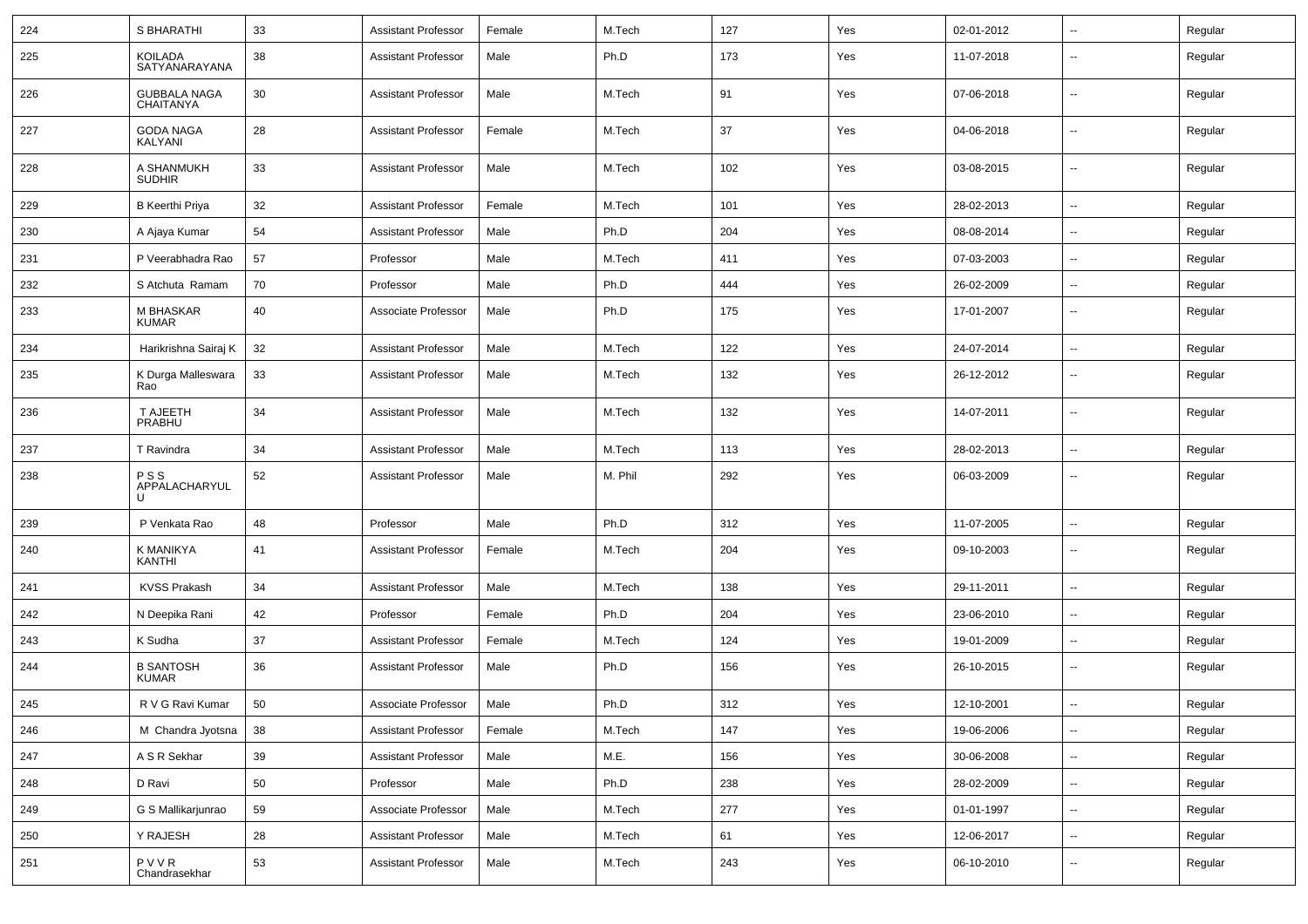| 252 | J SATHISH                                        | 40     | <b>Assistant Professor</b> | Male   | Ph.D       | 192 | Yes | 23-12-2016 | $\sim$                   | Regular |
|-----|--------------------------------------------------|--------|----------------------------|--------|------------|-----|-----|------------|--------------------------|---------|
| 253 | UNVP<br>RAJENDRANATH                             | 29     | <b>Assistant Professor</b> | Male   | Ph.D       | 43  | Yes | 18-06-2018 | $\overline{\phantom{a}}$ | Regular |
| 254 | Y VEERA PRASAD<br>REDDY                          | 28     | Assistant Professor        | Male   | M.Tech     | 48  | Yes | 18-06-2018 | $\overline{\phantom{a}}$ | Regular |
| 255 | T VIVEKANANDA<br><b>SWAMY</b>                    | 33     | <b>Assistant Professor</b> | Male   | M.Tech     | 100 | Yes | 20-12-2017 | $\overline{\phantom{a}}$ | Regular |
| 256 | V LAKSHMI                                        | 37     | <b>Assistant Professor</b> | Female | M.Tech     | 139 | Yes | 25-05-2008 | $\overline{\phantom{a}}$ | Regular |
| 257 | Dr P PRAPOORNA<br>ROJA                           | 51     | Professor                  | Female | Ph.D       | 276 | Yes | 20-07-2016 | $\overline{\phantom{a}}$ | Regular |
| 258 | <b>KANCHERLA</b><br><b>BHASKARA RAO</b>          | 34     | <b>Assistant Professor</b> | Male   | <b>MBA</b> | 142 | Yes | 26-07-2018 | $\overline{\phantom{a}}$ | Regular |
| 259 | Dr H Partha Sarathi<br>Patra                     | 38     | Associate Professor        | Male   | Ph.D       | 185 | Yes | 20-09-2018 | $\overline{\phantom{a}}$ | Regular |
| 260 | Omprakash<br>Tembhurne                           | 33     | Associate Professor        | Male   | Ph.D       | 108 | Yes | 22-10-2018 | $\overline{\phantom{a}}$ | Regular |
| 261 | KODE HAVYA                                       | 27     | Assistant Professor        | Female | M.Tech     | 31  | Yes | 06-09-2018 | $\overline{\phantom{a}}$ | Regular |
| 262 | Gnana Prakasam<br>Thangavel                      | 35     | Associate Professor        | Male   | Ph.D       | 132 | Yes | 06-06-2019 | $\overline{\phantom{a}}$ | Regular |
| 263 | Satya Keerthi<br>Gorripati                       | 38     | <b>Assistant Professor</b> | Male   | Ph.D       | 136 | Yes | 12-04-2019 | $\overline{\phantom{a}}$ | Regular |
| 264 | Deepika Sonal                                    | 33     | <b>Assistant Professor</b> | Female | M.Tech     | 72  | Yes | 06-09-2019 | $\overline{\phantom{a}}$ | Regular |
| 265 | PUJA DASH                                        | 37     | Associate Professor        | Female | Ph.D       | 156 | Yes | 22-10-2018 | $\overline{\phantom{a}}$ | Regular |
| 266 | SREERAMA<br><b>MURTHY KELLA</b>                  | 33     | <b>Assistant Professor</b> | Male   | Ph.D       | 33  | Yes | 31-10-2018 | $\sim$                   | Regular |
| 267 | Y Rajeswari                                      | 26     | <b>Assistant Professor</b> | Female | M.Tech     | 49  | Yes | 31-08-2019 | $\overline{\phantom{a}}$ | Regular |
| 268 | Srinivasa Rao                                    | 29     | <b>Assistant Professor</b> | Male   | M.Tech     | 39  | Yes | 31-08-2019 | $\sim$                   | Regular |
| 269 | R Agathiyan                                      | 30     | <b>Assistant Professor</b> | Male   | M.Tech     | 49  | Yes | 04-09-2019 | $\sim$                   | Regular |
| 270 | Sanjay Dharvekhar                                | 50     | Associate Professor        | Male   | Ph.D       | 288 | Yes | 30-08-2019 | $\sim$                   | Regular |
| 271 | Kiran Kolluru                                    | 40     | Associate Professor        | Male   | Ph.D       | 202 | Yes | 14-11-2018 | $\overline{\phantom{a}}$ | Regular |
| 272 | P Parvathi Srutha<br>Keerthi                     | 29     | <b>Assistant Professor</b> | Female | M.Tech     | 48  | Yes | 15-05-2019 | $\overline{\phantom{a}}$ | Regular |
| 273 | Anand Solanki                                    | 34     | <b>Assistant Professor</b> | Male   | Ph.D       | 60  | Yes | 27-05-2019 | --                       | Regular |
| 274 | P B Rayudu                                       | 53     | <b>Assistant Professor</b> | Male   | M.Tech     | 354 | No  | 26-08-2019 | 30-01-2021               | Regular |
| 275 | Sontela Kuruba<br>Surya Prakash                  | $37\,$ | <b>Assistant Professor</b> | Male   | M.Tech     | 24  | Yes | 26-08-2019 | $\overline{\phantom{a}}$ | Regular |
| 276 | N NAGA<br><b>SUBRAHMANYES</b><br><b>WARA RAO</b> | 40     | <b>Assistant Professor</b> | Male   | Ph.D       | 148 | Yes | 16-08-2018 | $\sim$                   | Regular |
| 277 | N Vijaya Lakshmi                                 | 54     | <b>Assistant Professor</b> | Female | Ph.D       | 307 | Yes | 24-07-2019 | $\sim$                   | Regular |
| 278 | CHERUKUPALLI<br>RAJESH                           | 40     | <b>Assistant Professor</b> | Male   | Ph.D       | 108 | Yes | 13-08-2018 | $\overline{\phantom{a}}$ | Regular |